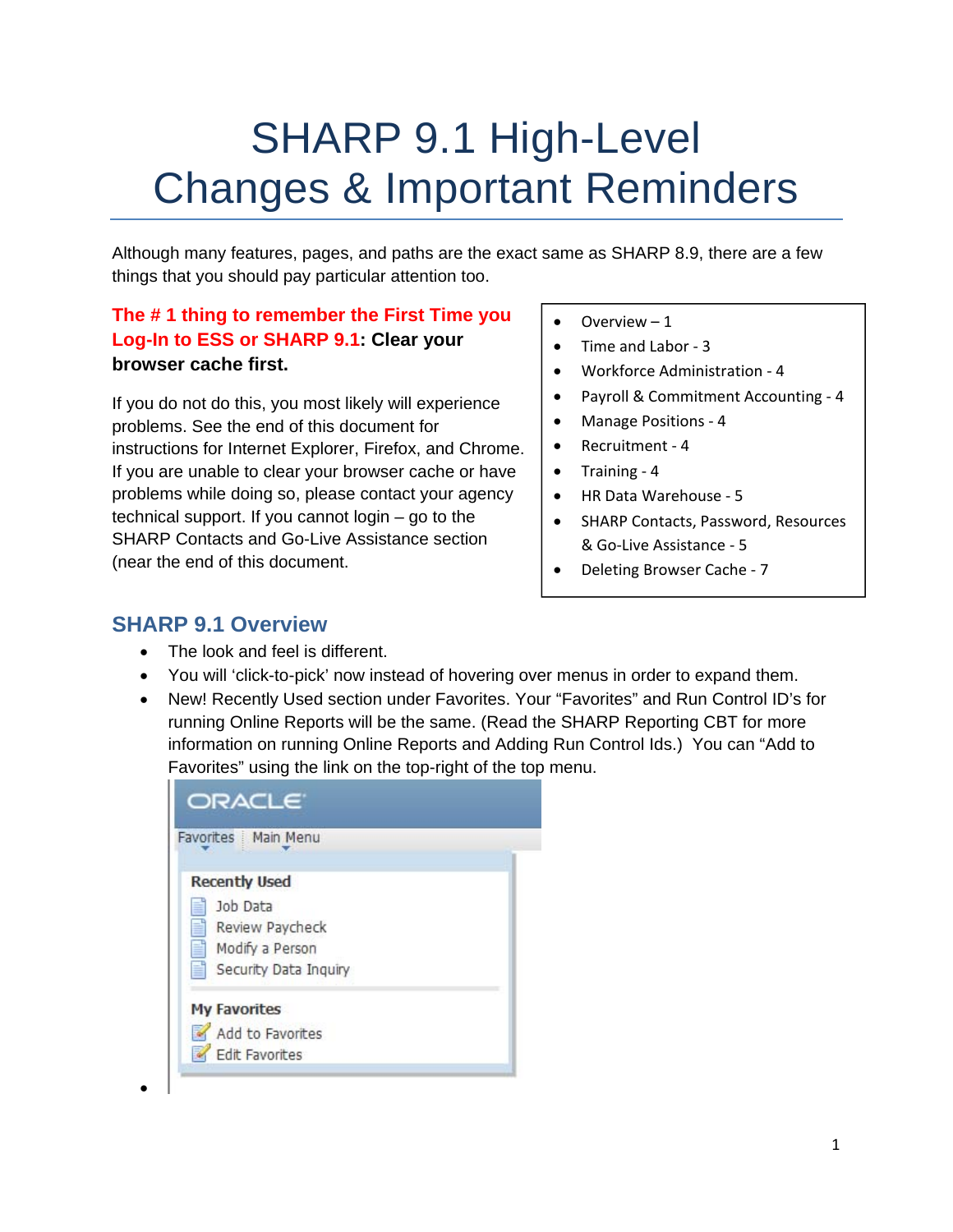• Instead of navigating, use the Search Function!

| ORACLE <sup>®</sup> |                                                                                               |                   |
|---------------------|-----------------------------------------------------------------------------------------------|-------------------|
| Favorites           | Main Menu                                                                                     |                   |
|                     | Search Menu:                                                                                  |                   |
|                     | Job Data                                                                                      | »                 |
|                     | <b>Job Data</b><br>Enter job information including work location<br>and compensation details. | Start your search |
|                     | Recruiting<br>Workforce Administration                                                        | Þ                 |

The navigation went from left-hand navigation to top navigation.

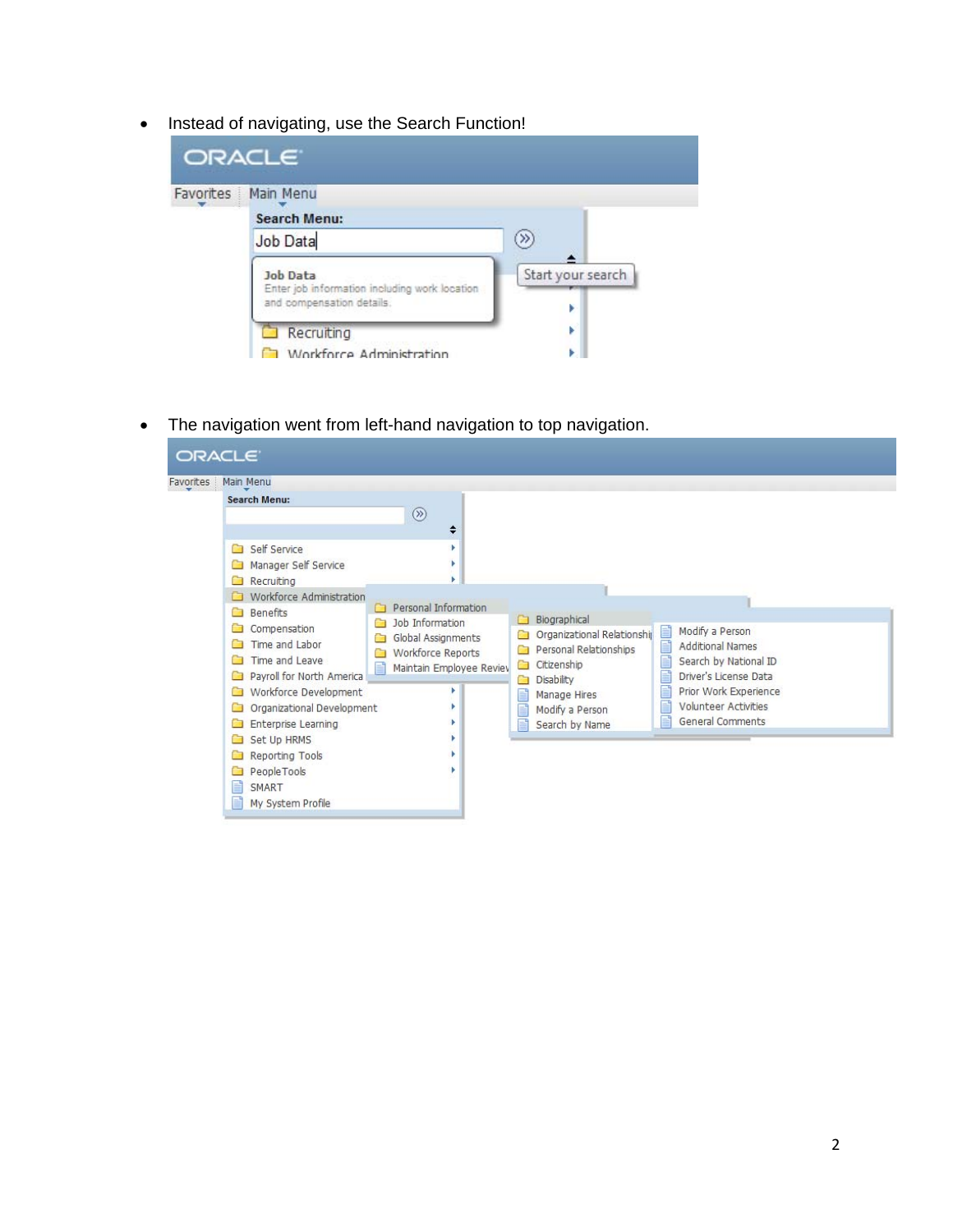This "bread-crumbs" type navigation allows you to move around in the navigation without starting back at the beginning. Just click the down arrow.

| ORACLE <sup>®</sup>                                               |                                                                                                               |                                                                                                                                                                                                             |
|-------------------------------------------------------------------|---------------------------------------------------------------------------------------------------------------|-------------------------------------------------------------------------------------------------------------------------------------------------------------------------------------------------------------|
| Favorites Main Menu >                                             | Workforce Administration > Personal Information >                                                             | Modify a Person<br>Biographical $>$                                                                                                                                                                         |
| <b>Personal Data</b><br>Find an Existing Value<br>Search Criteria | Enter any information you have and click Search. Leave fields blank for a list of all valu<br>Add a New Value | Ħ<br>Modify a Person<br>≣<br><b>Additional Names</b><br>≝<br>Search by National ID<br>Driver's License Data<br>E<br>Prior Work Experience<br>Ë<br><b>Volunteer Activities</b><br>≣<br>≡<br>General Comments |
| Empl ID:<br>Name:                                                 | begins with $\blacktriangleright$<br>begins with $\sqrt{}$                                                    |                                                                                                                                                                                                             |

#### **Time and Labor**

For most agencies, Time and Labor is completely new, but for agencies who used Time and Leave in version 8.9, here are a few items you will want to pay attention too.

- It is highly suggested that Supervisors/Managers never **"Deny"** a Timesheet, but instead contact the Employee to have them log in and update it. If it is denied it will delete the timesheet entirely, the employee will have to complete the whole timesheet again.
- If you are "Entering Time for Employees Not Active the Entire Pay Period" you should look for a training document on our training resources page.
- Funding has returned to Timesheets with Project Costing integration (integration is for those agencies who are using Project Costing module in SMART).
- Leave Balance information is on the Timesheet!
- Employee Self-Service is available for agencies opting to use it, making a manual process automated!
- Enhanced security with employees unable to approve their own time.
- Agencies enroll new employees in Time and Labor by accessing the Employment Information page in Job Data.
- Exempt and Non-Exempt use the same Time Reporting Codes to report leave less codes to remember!
- Work schedules that are flexible to display different hours between 2 work weeks.
- Work schedules are now assigned on the Kansas Information page in Job Data.
- Compensation changes can be entered after Tuesday, 6pm cutoff for inclusion in the pay period calculation.
- Reported time should be approved by 3:30pm on cutoff so Payable Time can be approved by 6pm.
- No more Group ID in Core SHARP Time and Labor pages (it is still in ESS).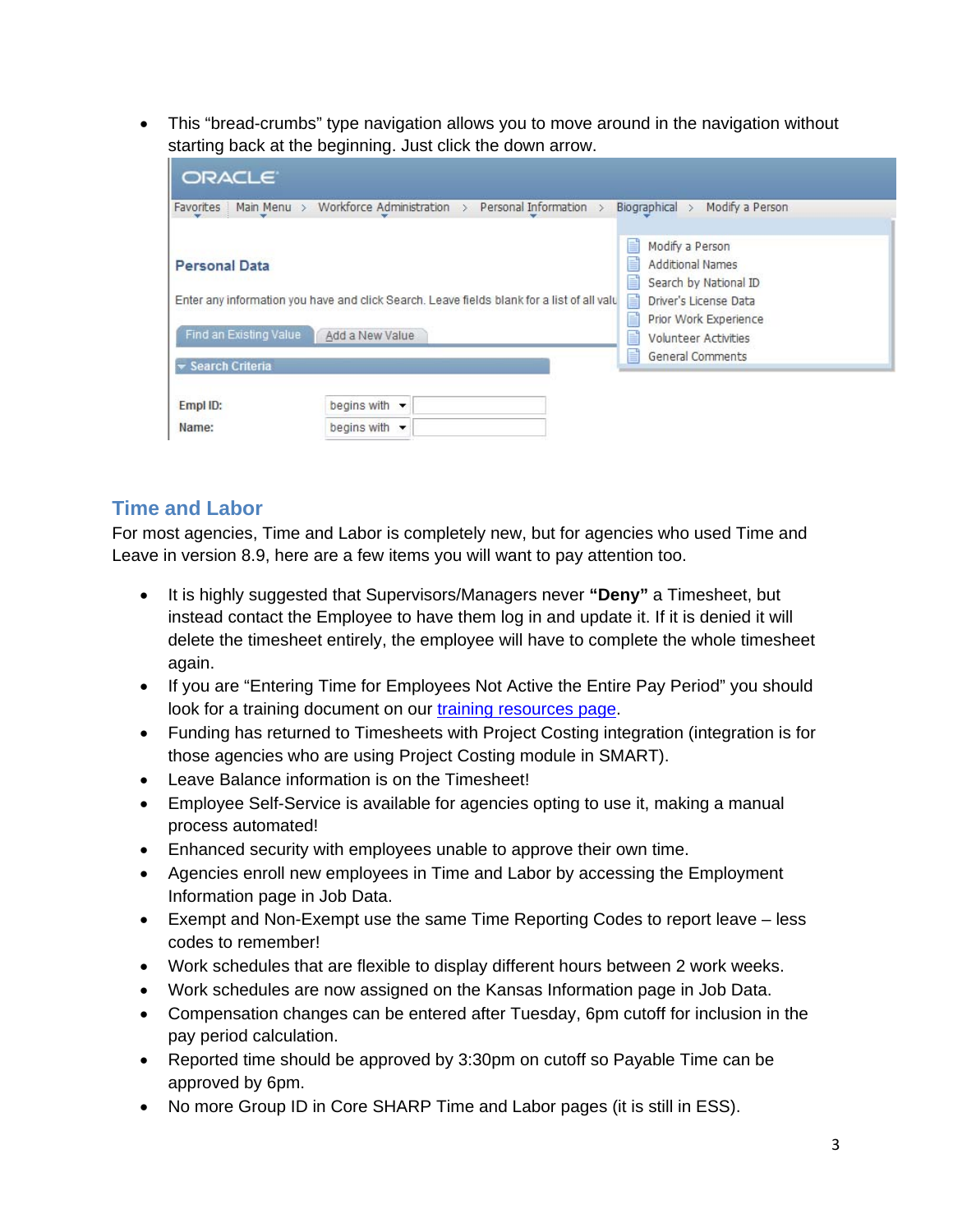- Workflow emails will be sent periodically throughout the day not immediately.
- Enter the Department ID and Name when searching.

#### **Workforce Administration**

You will be happy to know, there weren't many changes to Job Data, Personal Data, and other functions under Workforce Administration. Take note of these few.

- Work schedules are now assigned on the Kansas Information page in Job Data.
- Agencies will enroll new employees in Time and Labor by using the Time Reporter the Employment Information page in Job Data.

### **Payroll & Commitment Accounting**

- View Regular and Overtime hours under Other Earnings
- KPAYGL5C replaced the KPAYWAGE
	- o Includes detailed data for agencies including Employee, Position, Paycheck Info, Project Costing Chartfield's, and Journal Info; ability to sort; ability to accumulate reports throughout the year for Year-To-Date reporting.
- Employees will be able to use Employee Self-Service to reprint their 2012 W2's. Next year they will be able to print them instead of having them mailed (opt-in). Multiple years will become available after go-live.
- Payroll Error Messages PAY011 is now a batch report available in your MVS mailbox after payroll calc.
- All Payable Time in Time and Labor **must** be Approved in order to be paid in Payroll

#### **Manage Positions**

Work Schedules are no longer assigned in Position Data; they are assigned in Job Data.

#### **Recruitment**

Not much has changed in the Recruitment Module, but Recruiters, pay careful attention to this bullet points!

• If you add a new applicant without a SSN, you previously would enter all 9's. In 9.1 you will enter all 8's. "888-88-8888". Remember when *hiring* the applicant to update their SSN!

#### **Training**

• No changes at this time!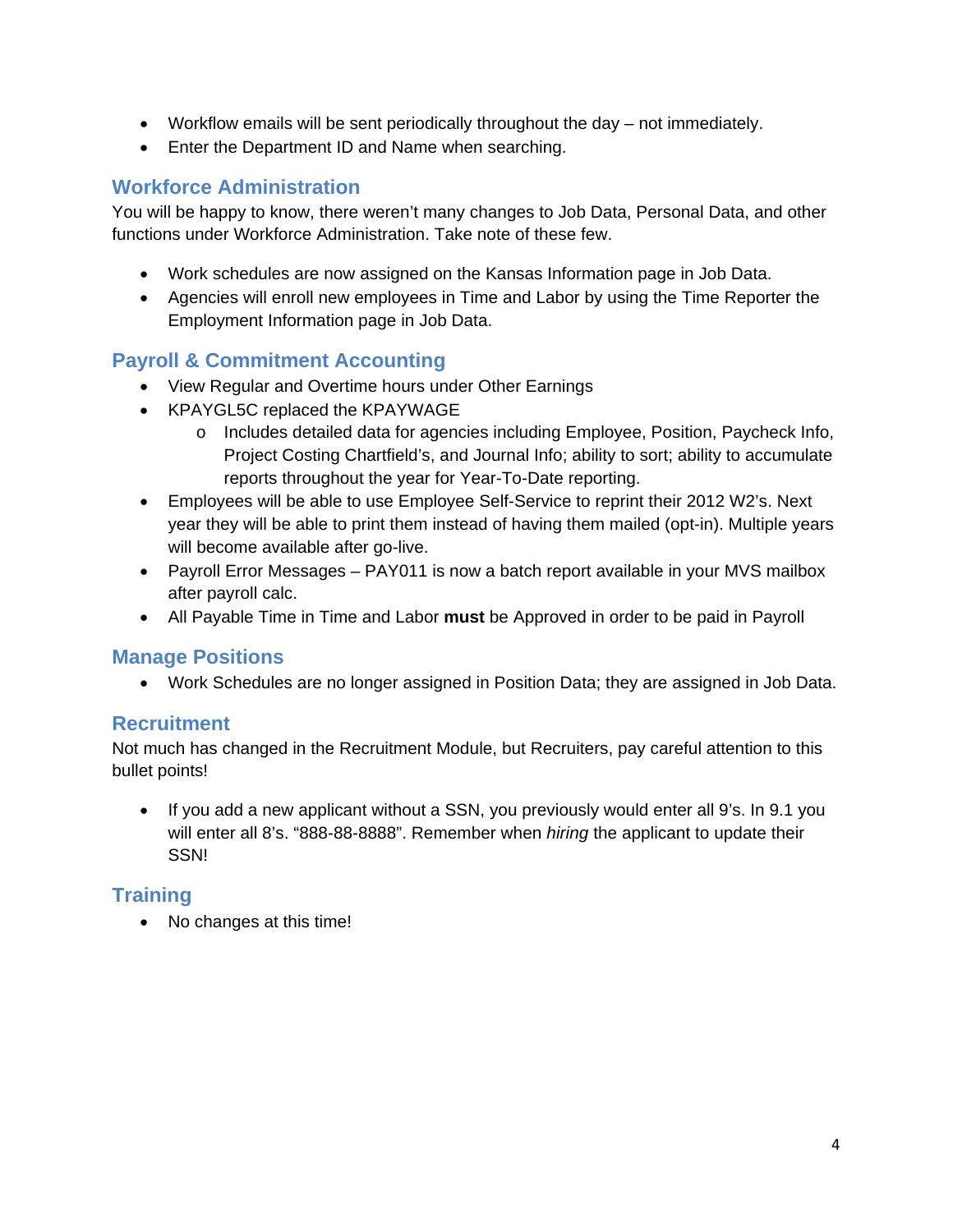#### **SHARP 9.1 Data Warehouse – 9.1 Data Available Soon!**

The HR subject areas of the data warehouse will be updated with SHARP 9.1 data soon. At that time a notice will be sent out via the SHARP Infolist.

- Payroll Data for all agencies is available in one Subject Area Payroll Other Earnings which is updated Biweekly.
- Time and Labor Payable Time can be reported on using the Time and Labor Subject Area.

#### **SHARP Contacts and Go-Live Assistance**

Password help and Forgot Password:

- **Core Users:** Use the Forgot Password link or call the Help Desk at 785-368-8000 (have your User Profile ID and Employee ID ready)
- **New Users:** When logging in for the first time, be sure to not only setup your new password, but update your email (if necessary) and *setup your Forgot Password help*. Go to Main Menu> My System Profile



SHARP Customer Service Website (Contact, CBTs, Security, Resources, Documents, Reports): http://www.da.ks.gov/sharp/default.htm

Sign up for the SHARP Infolist (the SHARP Team uses this as our primary communication tool): http://www.da.ks.gov/sharp/infolist.htm

Twice-Daily **SHARP Upgrade Transition Conference Calls** on Feb. 13-15 and Feb. 18-19, at 8:30am and 1:30pm will be hosted by Dept. of Administration HR/Payroll staff. Due to 150 limited dial-in lines, please gather your staff together in a conference room and share one line to call in and mute your line.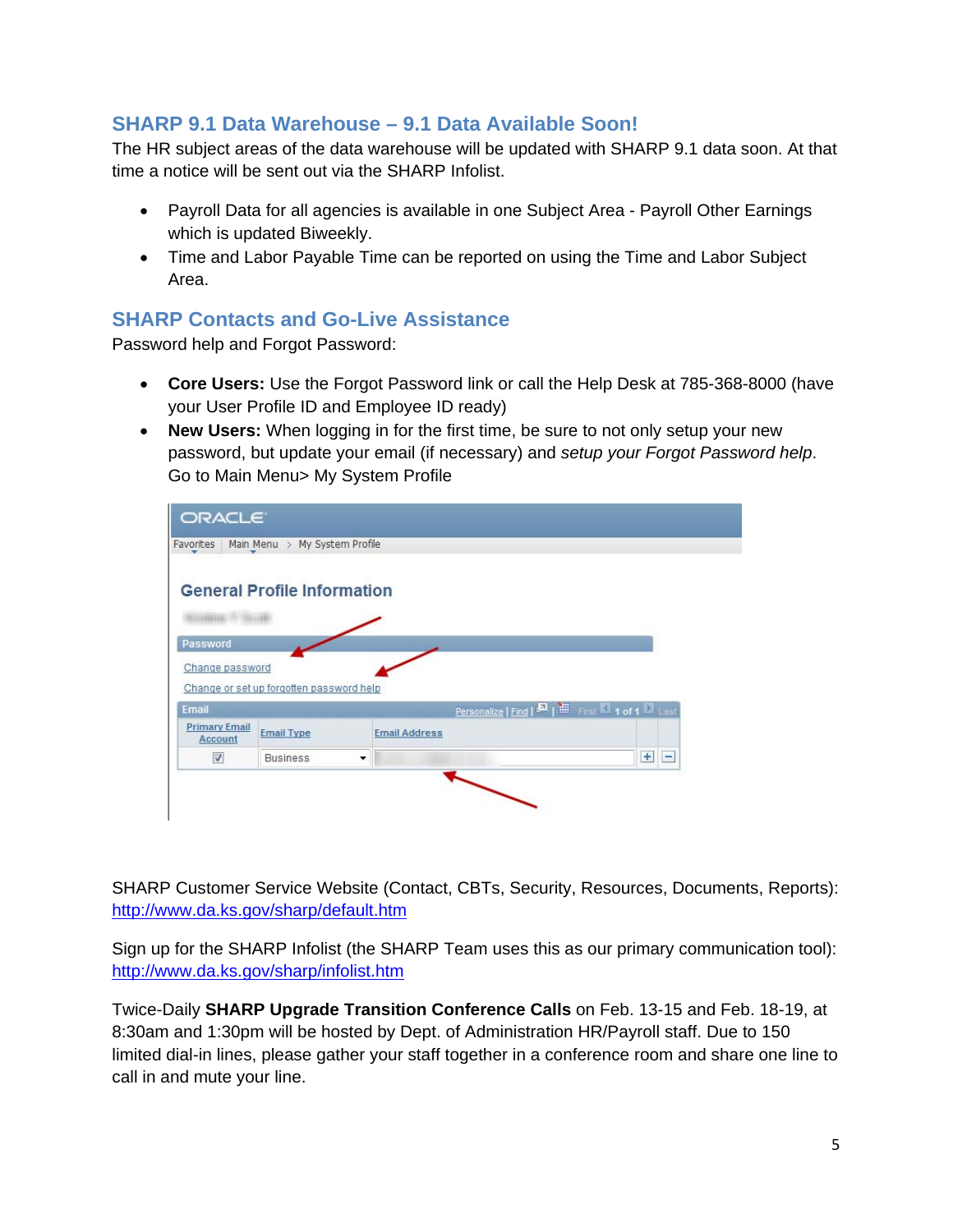Questions should be submitted in advance of the meeting to **tlanalyst@da.ks.gov ,** this will allow all questions to be addressed.

#### **The conference call-in information is as follows:**

1. Call the Intercall Toll Free Number **1- 866-620-7326** 

2. Enter Conference Code **5874132496** followed by the pound sign (#)

3.You will be asked to speak your name followed by the pound sign (#) – **NOTE:** we prefer that you do not say your name since this will be in a large group setting. Just wait a couple of seconds and press the pound sign (#) and you will join the meeting.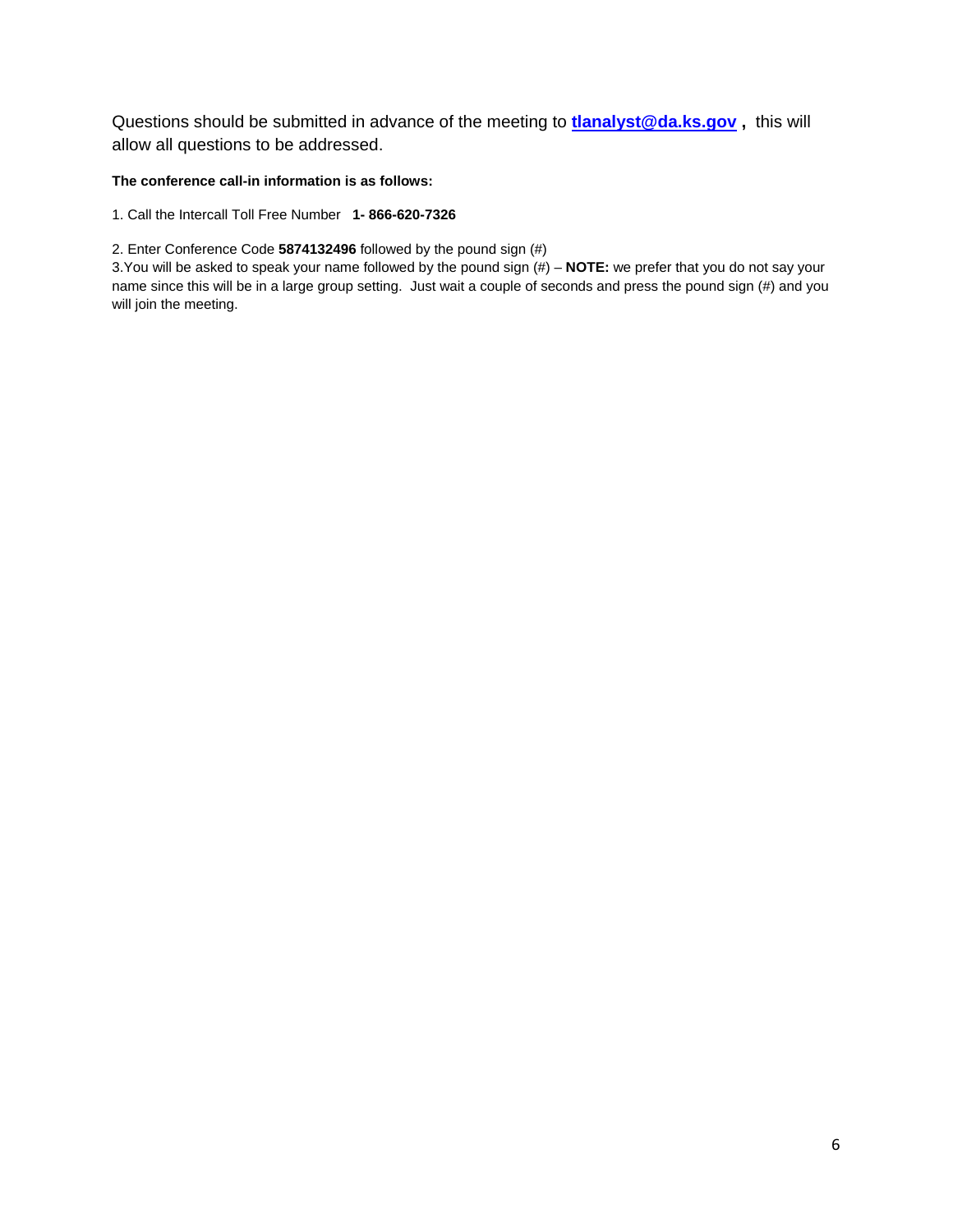## Internet Explorer - Delete your Browser Cache:

Close all Internet Explorer browsers.

Open IE and navigate to Tools -> Internet Options -> Enable "Delete browsing history on exit -> click Delete -> set setting per image 3 -> click Delete.



Click Delete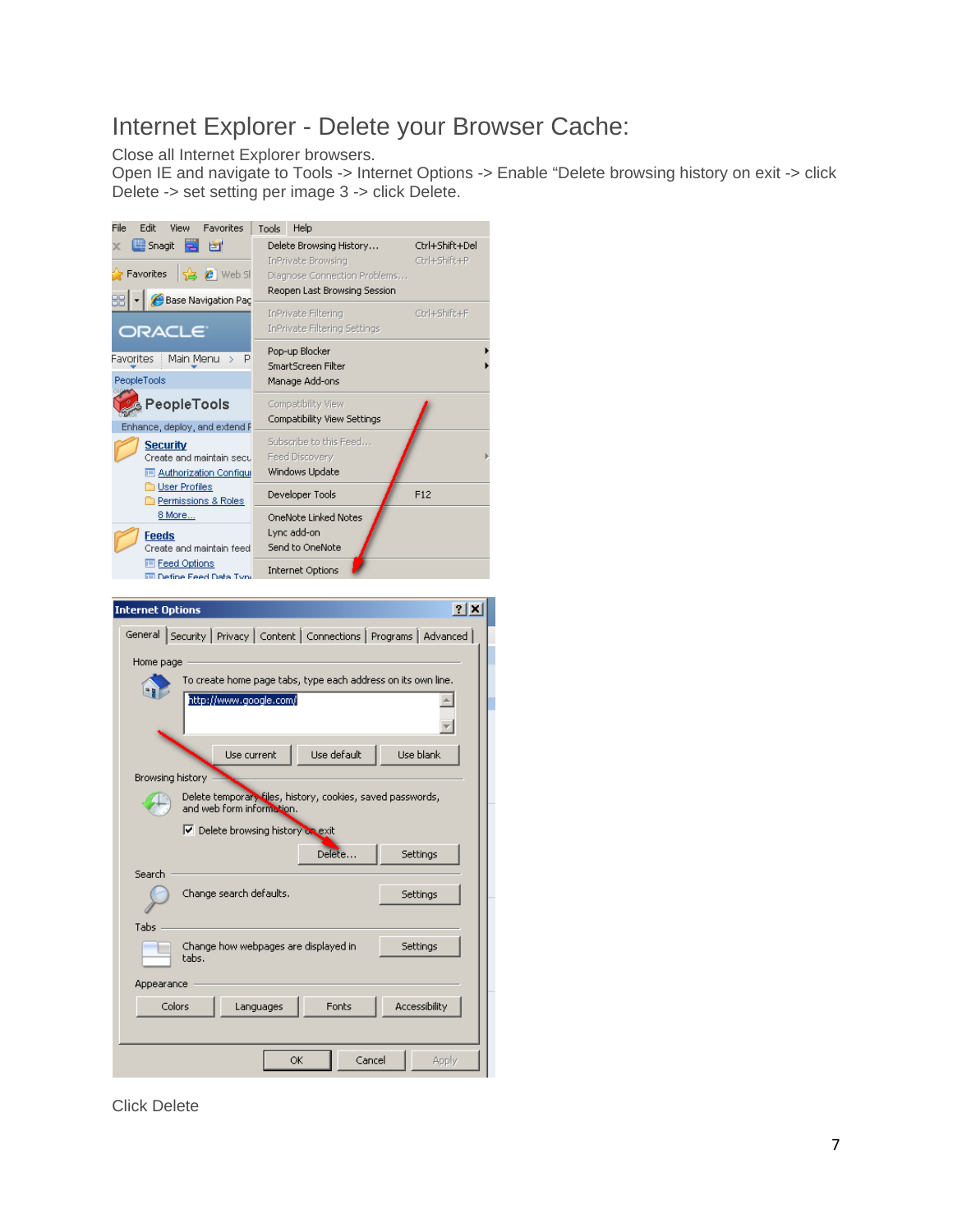

Close the Internet Explorer browser.

Open Internet Explorer and start using ESS or SHARP

After you have successfully logged into SHARP and ESS, you may go back into Tools> Internet Options and UNCHECK the "Delete browsing history on exit" checkbox. Many agency IT departments require this checkbox be checked on.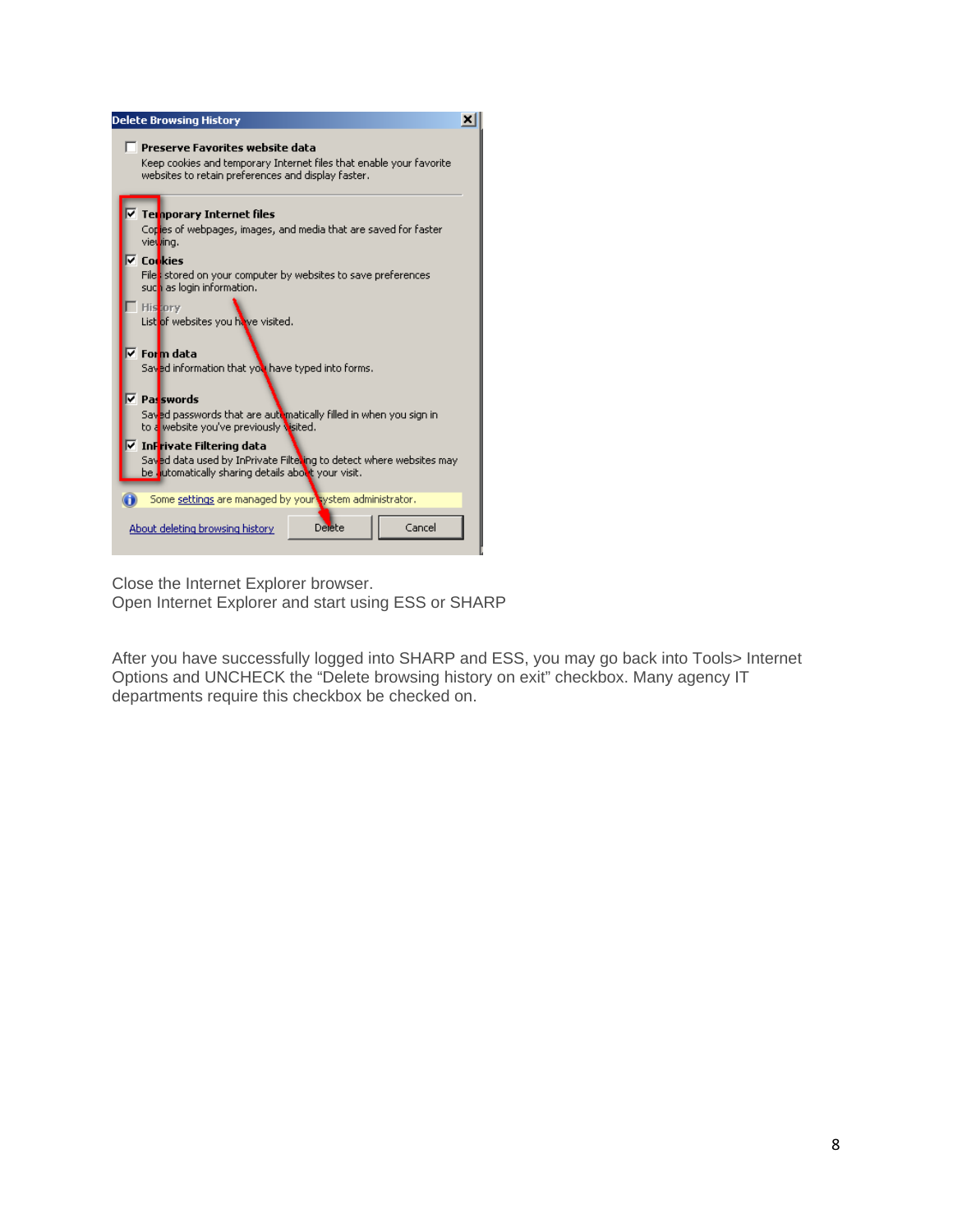## Firefox – Manually Clear Browser Cache

- 1. At the top of the Firefox window, click on the Firefox button and then click Options
- 2. Select the Advanced panel.
- 3. Click on the **Network** tab.
- 4. In the **Cached Web Content** section, click Clear Now.

| Options       |                           |                                   |                                                                          |         |          |      | x          |
|---------------|---------------------------|-----------------------------------|--------------------------------------------------------------------------|---------|----------|------|------------|
|               |                           |                                   |                                                                          |         |          |      |            |
| General       | Tabs                      | Content                           | Applications                                                             | Privacy | Security | Sync | Advanced   |
| <b>Genera</b> | Network                   | Update Encryption                 |                                                                          |         |          |      |            |
| Connection    |                           |                                   |                                                                          |         |          |      |            |
|               |                           |                                   | Configure how Firefox connects to the Internet                           |         |          |      | Settings   |
|               | <b>Cached Web Content</b> |                                   |                                                                          |         |          |      |            |
|               |                           |                                   | Your web content cache is currently using 542 KB of disk space           |         |          |      | Clear Now  |
|               |                           |                                   | Override automatic cache management                                      |         |          |      |            |
|               | Limit cache to            | 1024                              | MB of space                                                              |         |          |      |            |
|               |                           | Offline Web Content and User Data |                                                                          |         |          |      |            |
|               |                           |                                   | Your application cache is currently using 0 bytes of disk space          |         |          |      | Clear Now  |
|               |                           |                                   | $\blacksquare$ Tell me when a website asks to store data for offline use |         |          |      | Exceptions |
|               |                           |                                   |                                                                          |         |          |      |            |

5. Click OK to close the Options window

## Firefox - Automatically Clear Browser Cache

You can set Firefox to automatically clear the cache when Firefox closes:

- 1. At the top of the Firefox window, click on the Firefox button (Tools menu in Windows XP) and then click Options
- 2. Select the Privacy panel.
- 3. In the *History* section, set **Firefox will:** to **Use custom settings for history**.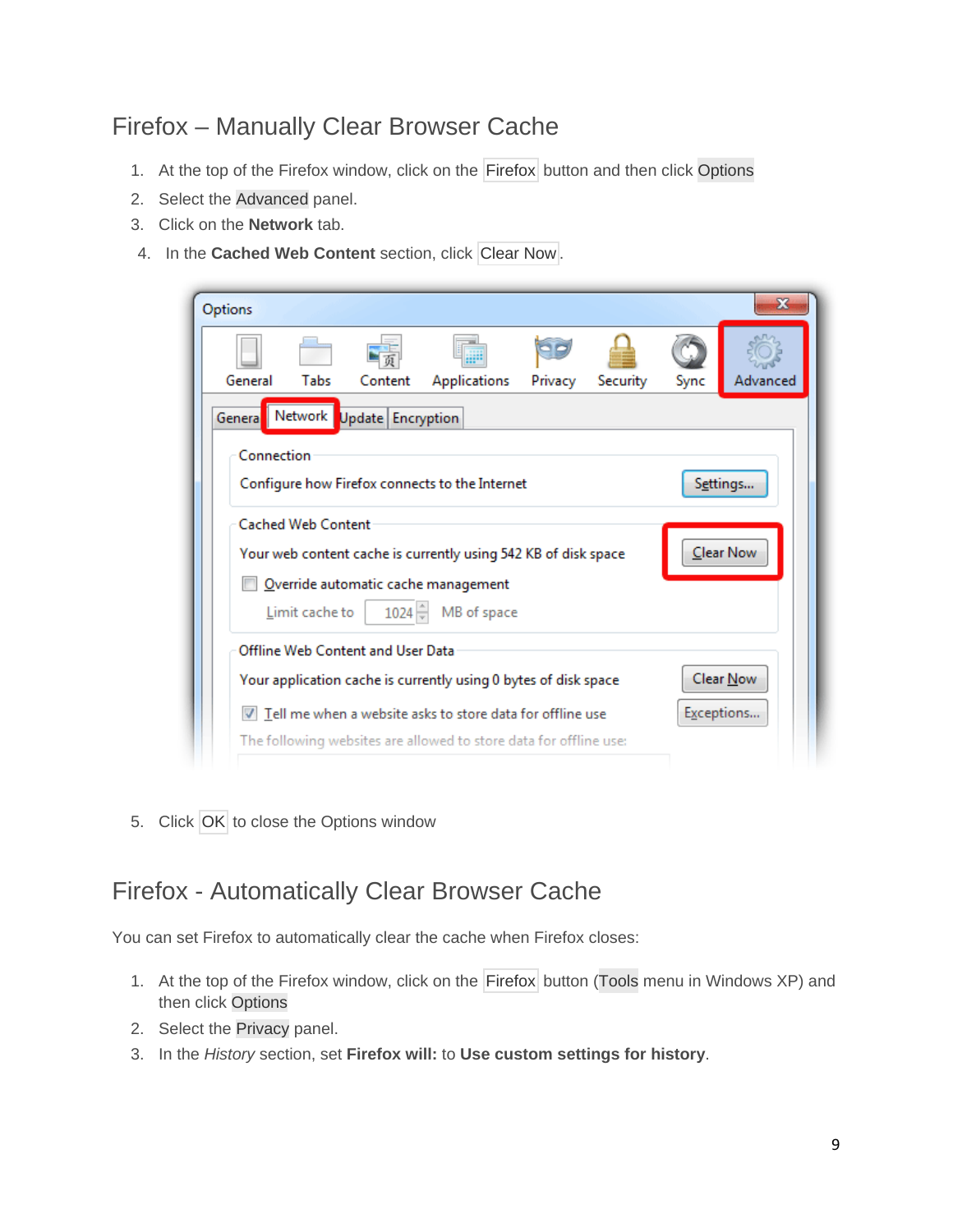4. Select the check box for **Clear history when Firefox closes**.

| Options                                                        |                                         |                                 |                                 |         |          |              | x    |
|----------------------------------------------------------------|-----------------------------------------|---------------------------------|---------------------------------|---------|----------|--------------|------|
|                                                                |                                         |                                 |                                 |         |          |              |      |
| General                                                        | Tabs                                    | Content                         | Applications                    | Privacy | Security | Advanced     | Sync |
| History                                                        |                                         |                                 |                                 |         |          |              |      |
| Firefox will:                                                  |                                         |                                 | Use custom settings for history |         |          |              |      |
|                                                                |                                         | Permanent Private Browsing mode |                                 |         |          |              |      |
|                                                                |                                         |                                 | Remember my browsing history    |         |          |              |      |
| ⊽                                                              |                                         | Remember download history       |                                 |         |          |              |      |
|                                                                | Remember search and form history        |                                 |                                 |         |          |              |      |
|                                                                | Exceptions<br>Accept cookies from sites |                                 |                                 |         |          |              |      |
|                                                                |                                         | Accept third-party cookies      |                                 |         |          |              |      |
|                                                                | Keep until:                             | they expire                     |                                 |         |          | Show Cookies |      |
| Clear history when Firefox closes<br>Settings                  |                                         |                                 |                                 |         |          |              |      |
| <b>Location Bar</b>                                            |                                         |                                 |                                 |         |          |              |      |
| History and Bookmarks<br>When using the location bar, suggest: |                                         |                                 |                                 |         |          |              |      |
|                                                                |                                         |                                 |                                 |         |          |              |      |
|                                                                |                                         |                                 |                                 | OK      | Cancel   |              | Help |
|                                                                |                                         |                                 |                                 |         |          |              |      |

5. Beside *Clear history when Firefox closes*, click the Settings... button. The Settings for Clearing History window will open.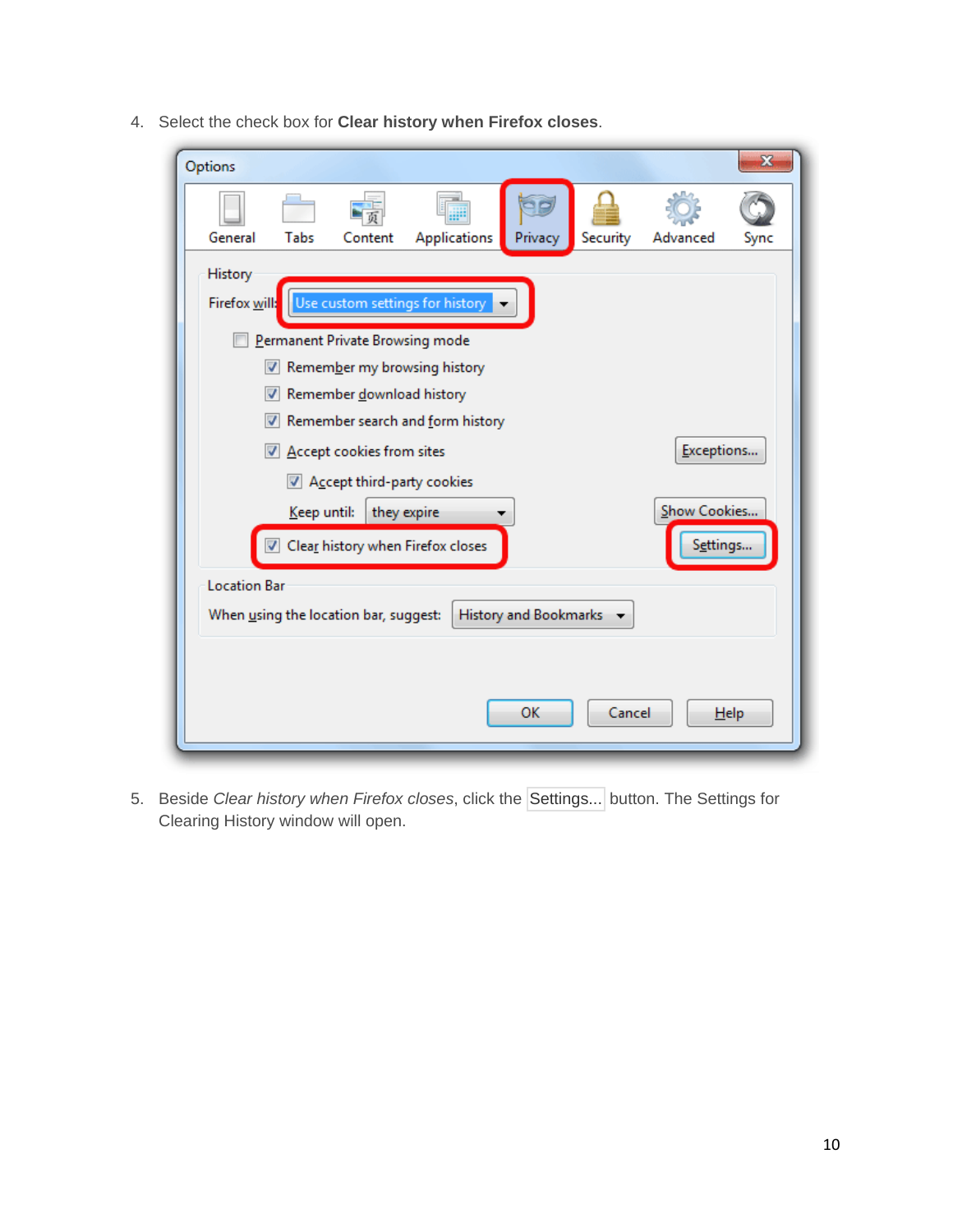6. In the Settings for Clearing History window, click the check mark box next to **Cache**.

| Settings for Clearing History                           | x                       |
|---------------------------------------------------------|-------------------------|
| When I quit Firefox, it should automatically clear all: |                         |
| History                                                 |                         |
| <b>Browsing History</b>                                 | Cookies                 |
| Download History                                        | <b>Active Logins</b>    |
| Form & Search History                                   | Cache                   |
| Data                                                    |                         |
| Saved Passwords                                         | Offline Website<br>Data |
| <b>Site Preferences</b>                                 |                         |
| ОΚ                                                      | Cancel<br>Help          |

- o For more information on the other options, see Remove recent browsing, search and download history.
- 7. Click OK to close the Settings for Clearing History window.
- 8. Click OK to close the Options window

## Chrome - Delete your cache and other browser data

You have control over your browsing data. This data includes things like your browsing and download history and saved form data. Use the "Clear browsing data" dialogue to delete all your data or just a portion of your data, collected during a specific period of time.

Delete all your data

- 1. Click the Chrome menu  $\equiv$  on the browser toolbar.
- 2. Select **Tools**.
- 3. Select **Clear browsing data**.